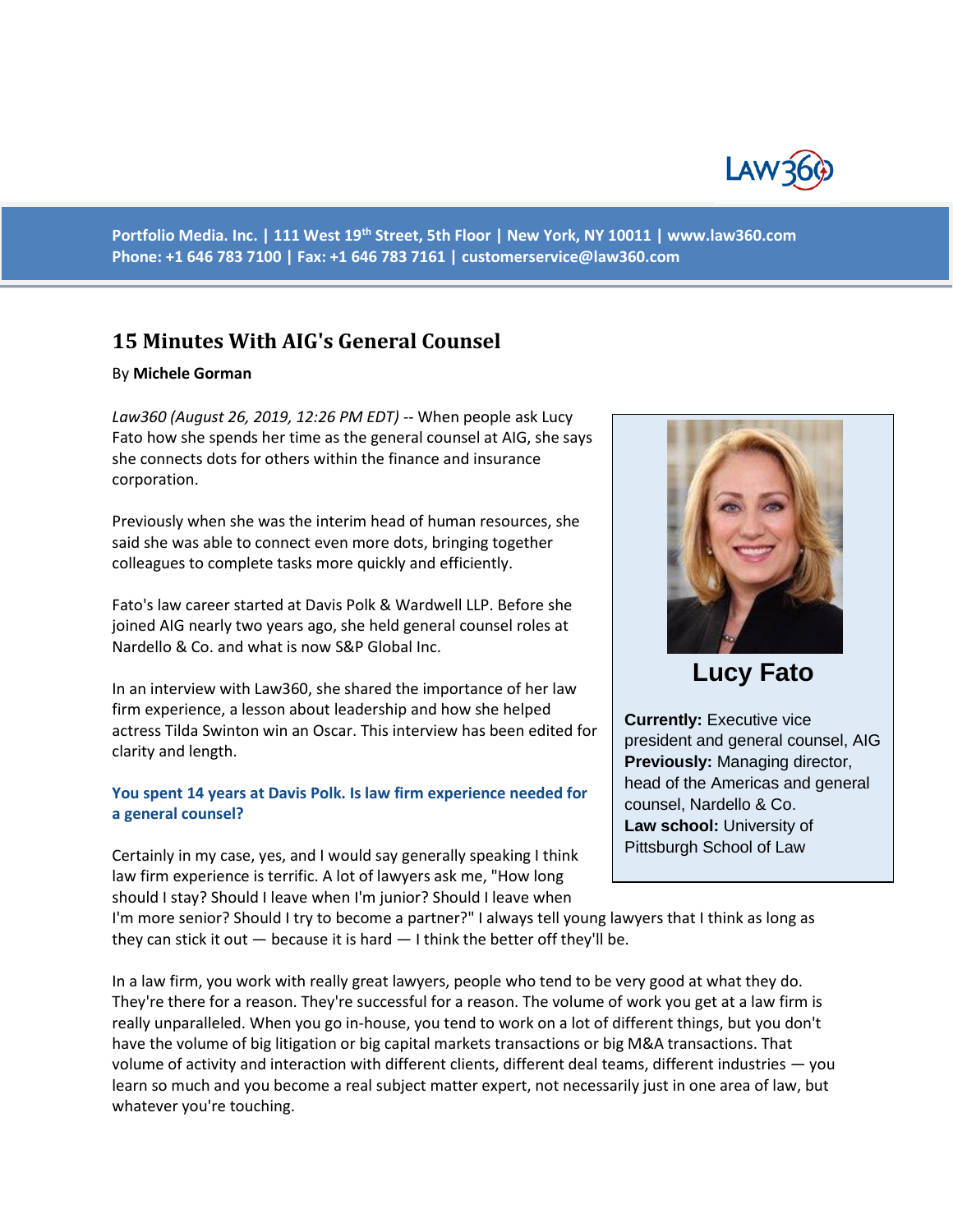I believe staying at Davis Polk for 14 years, becoming a partner and advising companies, advising boards, advising on strategic plans and how to execute on them, helping companies adapt to Sarbanes-Oxley really gave me a very strong foundation. When I went in-house for the first time, which was Marsh & McLennan, I was able to go in at a very senior role where I actually had some influence in the organization and had access to all of the high-level things going on in the company. I think that put me in a different place right out of the gate. Whereas if I had left earlier in my career, I would have gone into a legal department further down the chain, might have been a little bit more pigeon-holed. It might have been harder to make my way up to that more senior role.

When I went to Marsh & McLennan as the deputy general counsel and corporate secretary to the board, I had a lot of instant credibility because of my pedigree coming from a firm like Davis Polk and having done capital markets work, having advised boards. People hired me and paid me by the hour to give them advice on some of the most important things they were working on. When you go into a company and you can say, "Based on my experience, I think we should do x, y, z," you bring a lot more credibility and gravitas to the table than you otherwise would.

I do think working at a law firm is very critical to being an effective general counsel where you're advising CEOs, CFOs [chief financial officers], senior business people and boards of directors.

### **What's a lesson about leadership that you wish you had learned earlier in your career?**

An important lesson for me is when you get into a leadership role, sometimes you don't realize the amount of influence you have and that your words matter. There are a lot of things you can do with your voice that can have a very positive influence on a company or a department or a decision-making process. I don't think I realized until I went to Marsh & McLennan and really did have a seat at the table, particularly in my corporate secretary role where I worked very closely with the board, how much influence I could have. I think a lot of times I would do things or say things or advise on things, and afterward I would say to myself, "Gee, people agreed with what I said because they trust me and I have credibility. Maybe I should have asked for more or I should have said something in addition to what I did."

I think there were a lot of times earlier in my career where I just sort of thought about things in the moment and didn't necessarily think about the bigger picture. But I learned that lesson pretty quickly.

I learned that as a leader, especially as a lawyer and a general counsel, you're someone who can connect dots for people in a way that not many other executives can. As a general counsel, you get access to a lot of information. You spend a lot of time with CEOs, CFOs, senior business leaders and in the boardroom. There aren't that many people that have access to all the information that you have. You also bring a very different lens to it as a lawyer.

What I've learned is that as one of the senior leaders, you can gather all that information and help guide people to better decision-making, not because they're not able to make good decisions on their own but they're sometimes operating in a bit of a vacuum and they're just not aware of that. If you take the time to sit with them and say, "I know you're working on this transaction or you're working on this project. I hear what you're saying, and it's great and I agree with you. But you should know we're also doing this other thing over here that could impact that."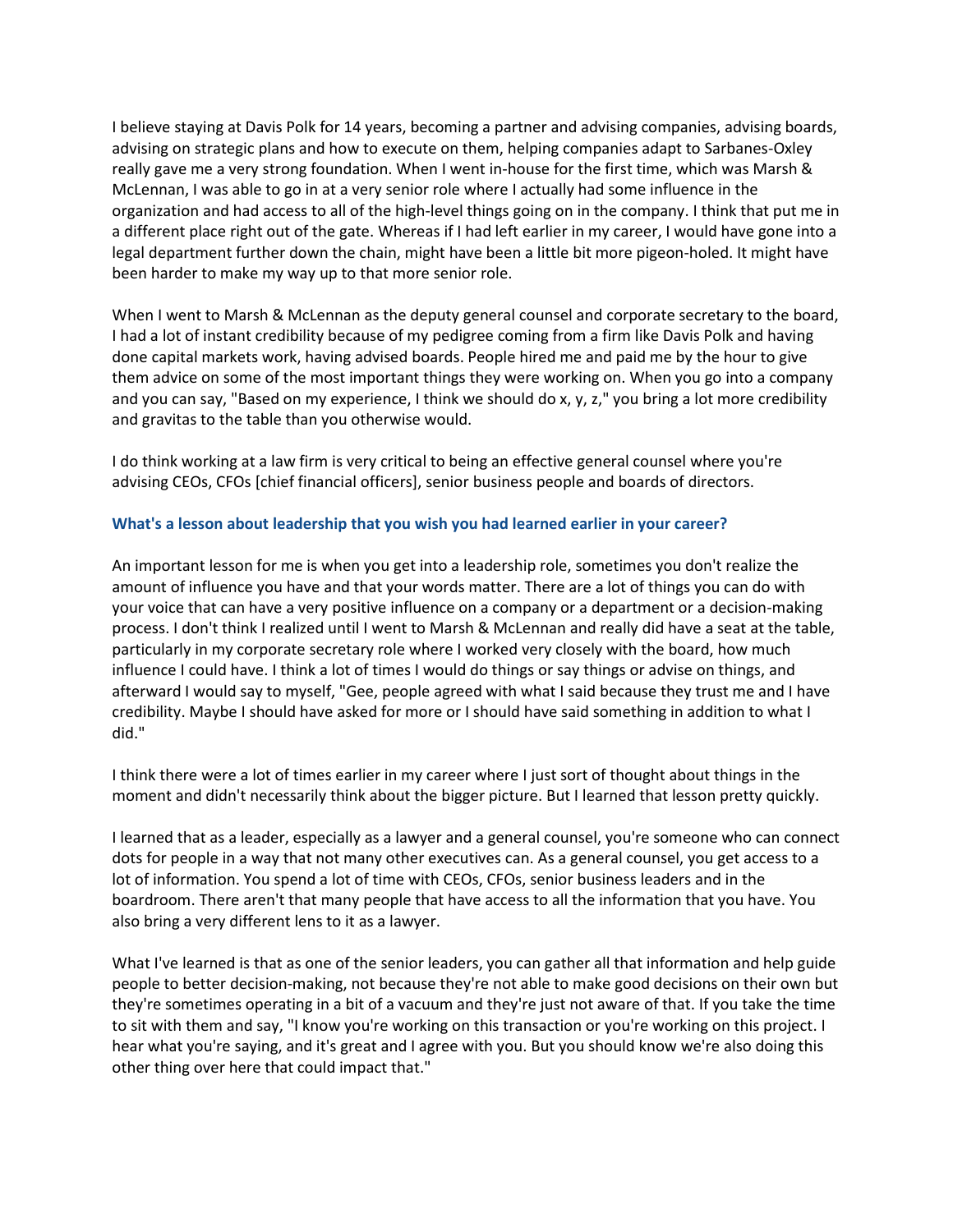# **How has the evolving role of general counsel to act more as a business partner affected your daily responsibilities at AIG?**

The way I think this is impacting general counsel is our jobs have become much bigger. I think we've become much more critical players to leadership teams, meaning CEOs, CFOs, boards of directors, people running significant chunks of a business. There are a lot of issues that are legal in nature that are impacting companies and industries and informing strategies.

Cyber is a great example. It permeates everything we do. At AIG, if we're thinking about underwriting more cyber insurance, by definition you have to pull a lot of lawyers into that because there are regulations that are impacted, there are risks associated with it. Being in a highly regulated industry, everything we do comes under a lot of scrutiny. It's very hard not to bring lawyers into the mix.

I think as a general counsel, you're not necessarily the person involved, but you have to make sure you have the right expertise in your department to be able to support the business. Privacy and cyber and data protection are at the forefront. Finding good resources in legal and compliance is really hard. There's a war for talent. It's hard to find people, it's hard to extract people. It's hard to keep people because they're in such high demand. And that's just one example.

# **You also oversee the company's compliance and regulatory groups. How do you navigate a complex regulatory landscape?**

One of the things that I'm a big believer in, and I've always worked with people that are like-minded, is that relationships are very important. You have to have good relationships with your regulators and you have to be collaborative. When you have so many different regulators, a lot of people touch them and a lot of people meet with them. The onus is on us to be working together and making sure we know who's going where, what they're saying, if we're being responsive when they're asking us for information, if we're providing information in a consistent manner. But always being fully, fully transparent and building those relationships and building trust at the end of the day. It takes time.

That's another thing that I think has made the role of the general counsel a much bigger role. You sort of set the tone with your teams on what regulatory interactions are going to look like. I'm a big believer that you want to be working cooperatively and collaboratively and building great relationships with your regulators. Inevitably, there are issues that come up or things that we have to go and self-report or things we have to talk to them about that don't work for us, in terms of what their expectations are. If you've got that relationship and the trust and the credibility, it helps facilitate better outcomes.

### **What's one thing that Law360 readers might not yet know about you?**

When I was at Marsh & McLennan, I had a friend who was approached by Tony Gilroy, who's a famous screenwriter. He wrote "The Bourne Identity" series and he directed a movie called "Michael Clayton." George Clooney and Tilda Swinton were in it. Tilda Swinton played a lawyer in that movie. My friend called me and said, "My good friend Tony Gilroy is trying to find a lawyer who can help Tilda Swinton learn how to play a lawyer in a movie. Everything from how does she dress, how does she speak, how would her hair look, what kind of jewelry would be appropriate?" I said, "Sure, I'd be more than happy to do that."

I met with Tilda Swinton and I was basically one of the lawyers that helped her do research on how to play a lawyer in a movie. The costume designer came and asked me about what I wear. Tilda asked me